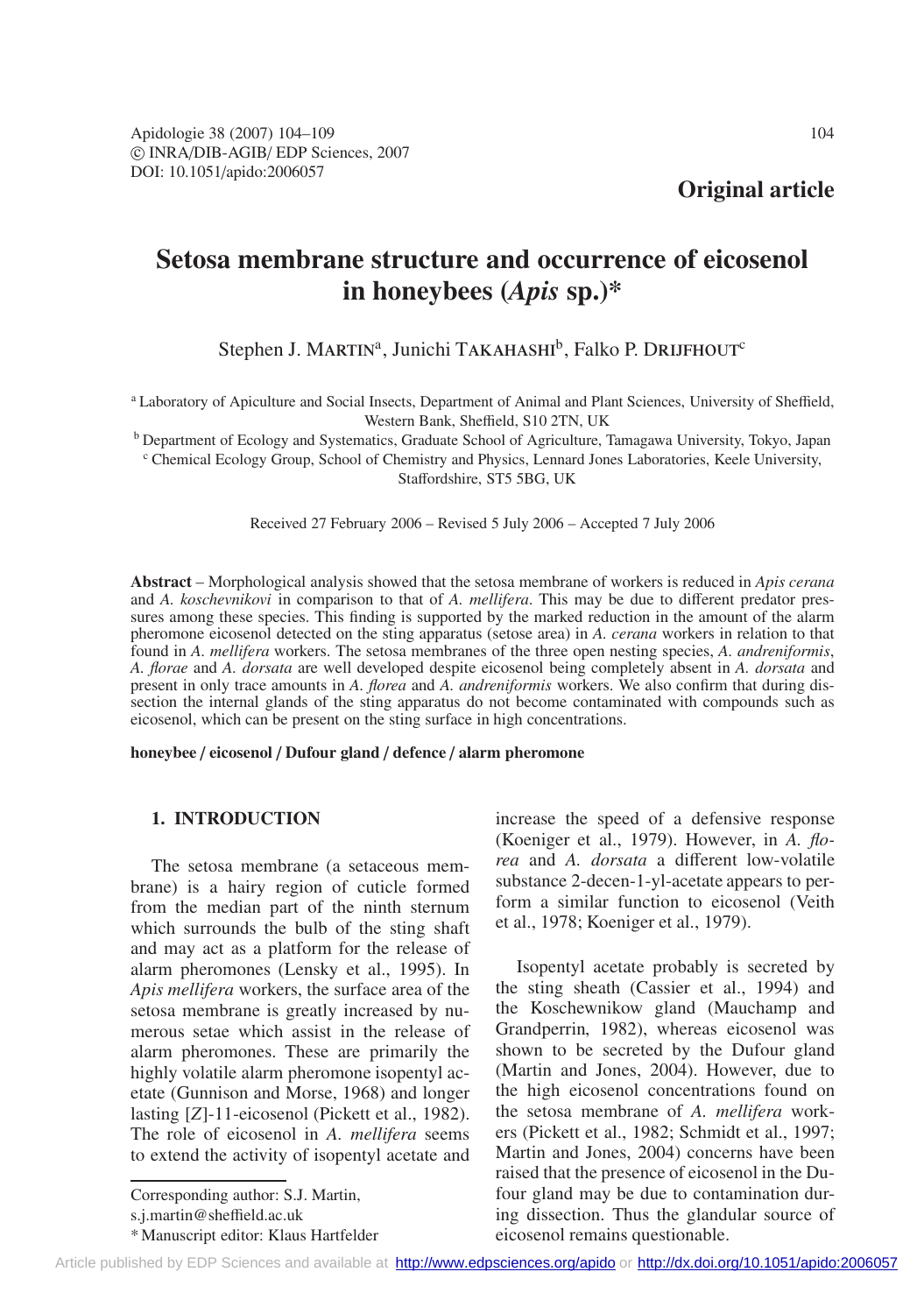This study investigates the morphology of the setosa membrane within the *Apis* genus and its association with eicosenol. It also addresses the concerns that chemical contamination of the Dufour and venom gland may occur during dissection.

## **2. MATERIALS AND METHODS**

## **2.1. Collection of individuals**

The sting apparatus from foraging workers of six species of *Apis* were collected from various locations; *A. mellifera* (UK), *A. cerana* (Japan, Thailand), *A. koschevnikovi* (Sabah), *A. florea* (Philippines, India, Myanmar, Malaysia, Thailand), *A. andreniformis* (Sabah, Malaysia), and *A. dorsata* (Sabah, Philippines). All stings and their attached glands were air dried before being analysed in the UK. Additional stings from workers of *A. mellifera* (UK) and *A. cerana* (Japan) were collected and the setosa membrane and venom sac removed and air dried before being separately analysed.

#### **2.2. Setosa membrane morphology**

Two or three stings of each species were coated with 25−30 nm of gold using a Edwards S150B sputter coater and studied using a Philips PSEM501B scanning electron microscope set at an accelerating voltage of 30 KV. The length of the setae were measured using a graticule installed in a Leica  $(x 60)$  binocular microscope.

# **2.3. Presence of eicosenol**

The entire sting apparatus, venom sac or setosa membrane were air-dried before being sealed separately into small glass tubes which were analysed by crushing them inside a GC-MS (gas chromatography – mass spectrometry) injector port using a Keele injector (Morgan, 1990). GC-MS analyses were performed on a 5890 Hewlett Packard GC coupled as previously described (Martin and Jones, 2004) with compounds being identified by comparison of retention times and mass spectra with synthetic standards. Compounds were quantified by measuring chromatogram peak areas. The *t*-test was used to compare if differences in the mean amounts of eicosenol among the different species.

# **2.4. Contamination study**

To determine whether the Dufour or venom glands become contaminated with eicosenol from the external surface of the sting during dissection we spiked the setosa region of stings of seven freshly killed *A. mellifera* workers with 0.5 µL of a 10 mg/mL solution of 1-docosanol in chloroform. Docosanol is not normally found in the sting region of *A. mellifera* workers and is similar to eicosenol in both structure and size, thus ensuring it has similar chemical properties. The stings were left for 15 minutes before the Dufour gland, venom gland and setosa membrane were dissected as previously described (Martin and Jones, 2004) and analysed by GC-MS for the presence of eicosenol and docosanol.

# **3. RESULTS**

## **3.1. Morphology of the setosa membrane**

The SEM images showed that the workers of *A. mellifera* have the most heavily sclerotized setosa membrane which is covered with the longest (c.  $120 \mu m$ ) hairs of any honeybee species (Fig. 1a). In contrast, workers of *A. cerana* (Fig. 1b) and its sister species *A. koschevnikovi* (Fig. 1d) have the shortest hairs (c. 20−25 µm) and the level of chitinisation is markedly reduced, i.e., in *A cerana* the setose area is pale, almost transparent, while in *A. mellifera* and other species the setosa membrane is much darker indicating a higher degree of sclerotization. The setosa membranes of workers of *A. dorsata* (Fig. 1c), *A. florae* (Fig. 1e) and *A. andreniformis* (Fig. 1f) are well defined and covered with 40−60 µm long hairs.

#### **3.2. Occurrence of eicosenol in** *Apis*

Eicosenol was detected in large amounts (> 50% of all non-polar compounds) in the sting apparatus of all foraging workers of *A. mellifera* (n = 29), *A. cerana* (n = 13) and *A. koschevnikovi* (n = 23). Only very small amounts (<< 1%) of eicosenol were detected in *A. andreniformis* (n = 22) and A*. florea*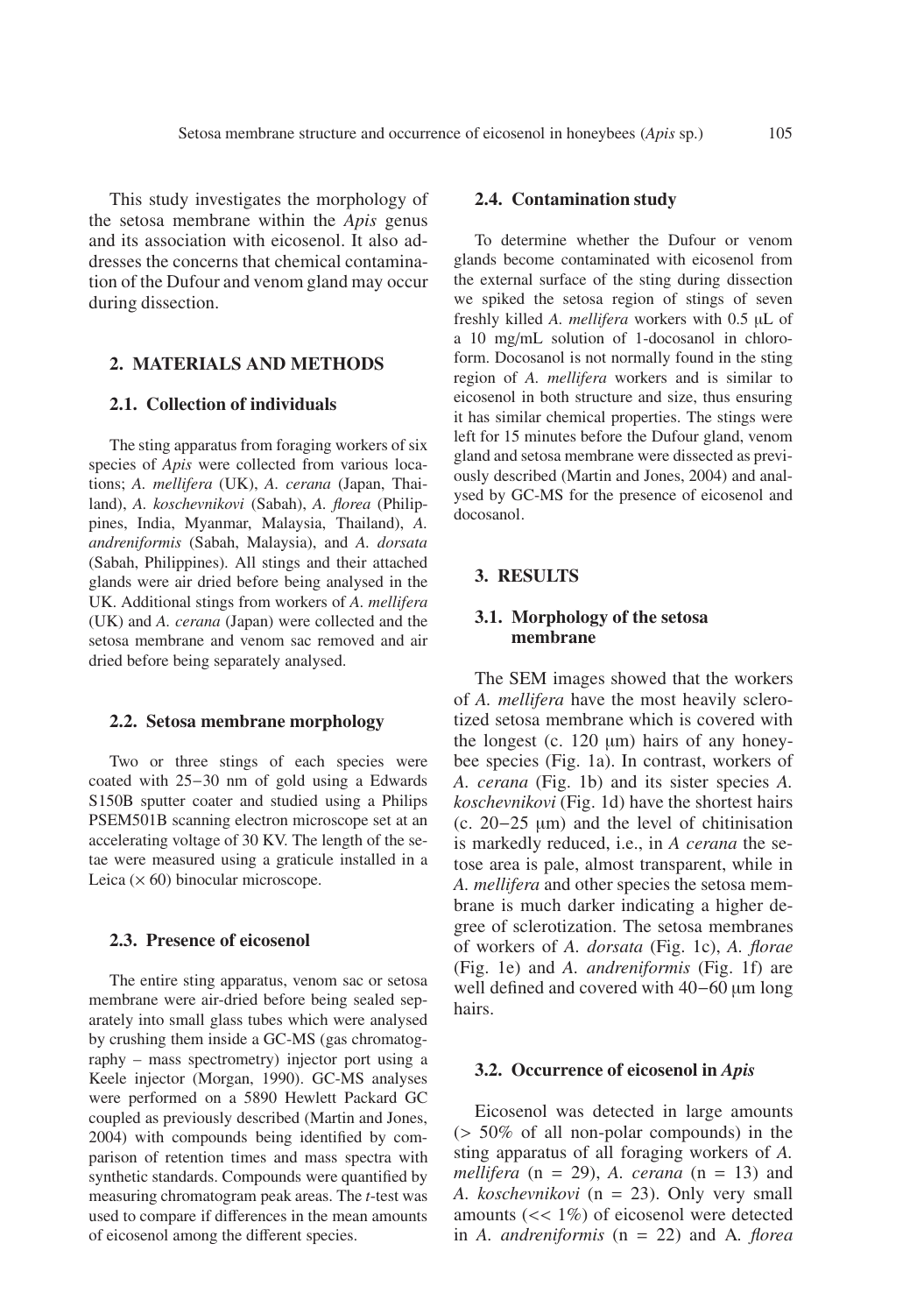

**Figure 1.** SEM images (a–f) of the sting apparatus of workers of *A. mellifera* (a), *A. cerana* (b), *A. dorsata* (c), *A. koschevnikovi* (d), *A. florea* (e) and *A. andreniformis* (f) showing the position of the sting bulb (Sb) and variation in hairiness of the setosa membrane (Sm). The light microscope image (g) shows the venom sac (Vs) of an *A. cerana* worker and clearly illustrate the conspicuous droplets that contain predominately eicosenol. Scale bars are 100  $\mu$ m and 10  $\mu$ m in the inserts.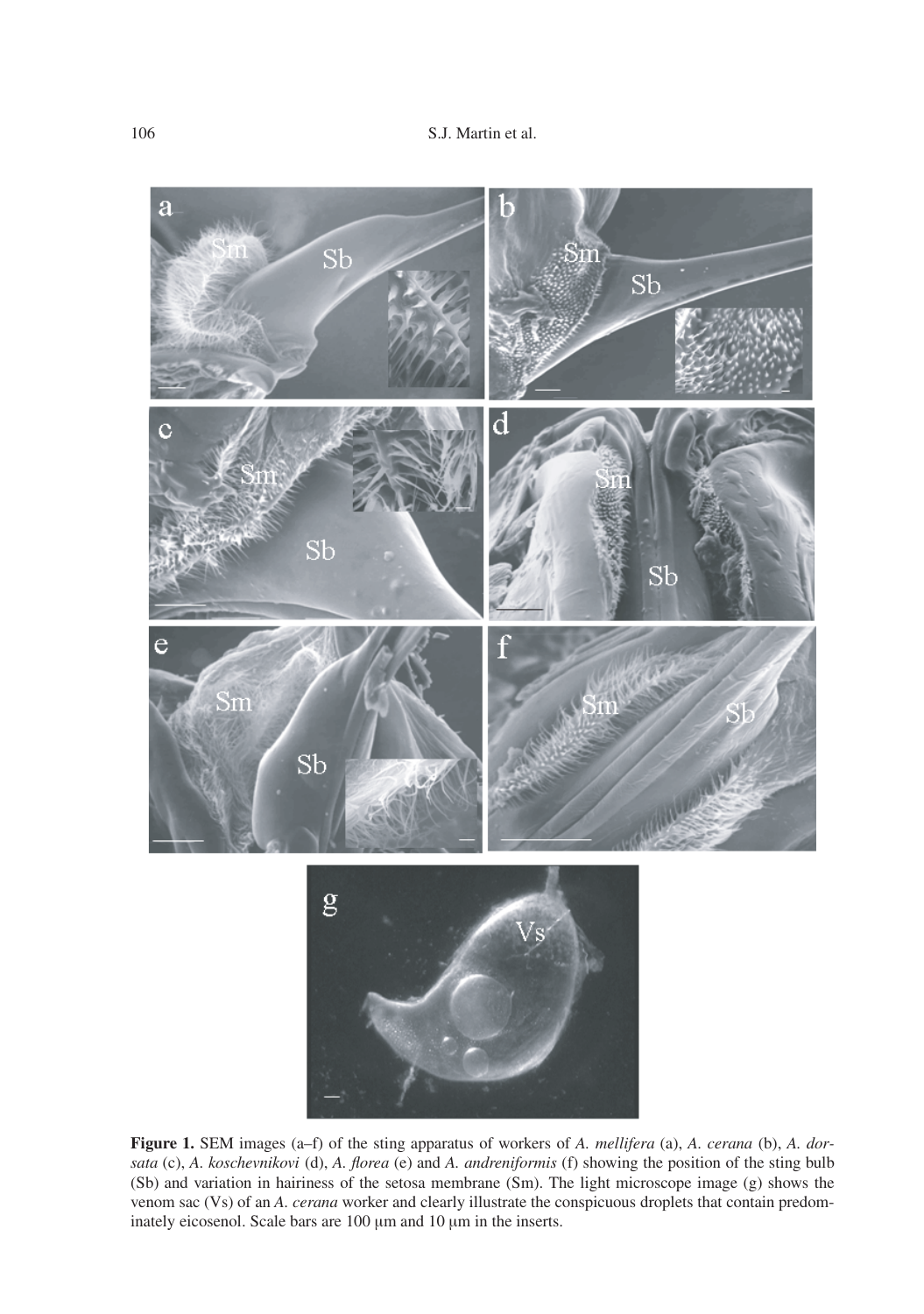**Table I.** The distribution of naturally occurring eicosenol in seven *A. mellifera* workers whose stings were spiked with 1-docosanol. Mean ion counts ( $\times$  10<sup>6</sup>) of the two compounds are given  $\pm$  SD.

|                            | Sting remains   | Setosa membrane | Dufour gland  | Venom gland |
|----------------------------|-----------------|-----------------|---------------|-------------|
| Eicosenol                  | $3685 \pm 1922$ | $634 \pm 545$   | $251 \pm 328$ | $24 \pm 23$ |
| Docosanol                  | $2093 + 1547$   | $129 \pm 85$    | $2 + 4$       | $2 \pm 3$   |
| Docosanol: Eicosenol ratio | 1:2             | 1:5             | 1:126         | 1:12        |

 $(n = 22)$  workers, and the compound was completely absent in *A. dorsata* (n = 23) workers. We found no geographical variation in eicosenol production within the various *Apis* species.

The average amount of eicosenol (ions/sting) detected on the sting surface (setose area) of *A. cerana* workers (x =  $135 \times 10^6$ , s.d. = 67, n = 8) was significantly  $(t$ -test,  $t = 7.3$ , d.f. = 14,  $P < 0.0001$ ) lower than in *A. mellifera* ( $x = 523 \times 10^6$ , s.d. =  $134 \times 10^6$ , n = 8) workers. Furthermore, in all six *A. cerana* workers studied > 90% of the eicosenol detected in the sting apparatus was contained in large oily droplets in the venom sac (Fig. 1g), whereas no eicosenol was detected in the venom sac of *A. mellifera*  $(n = 6)$  workers.

### **3.3. Cross-contamination study**

The spiking of the setosa region of *A. mellifera* workers resulted in high levels of docosanol (2222  $\times$  10<sup>6</sup> ions) on the external surface of the sting in all seven *A. mellifera* workers. Despite this, no detectable or only small amounts of docosanol were detected in either the Dufour or venom gland (Tab. I). However, eicosenol was present in all seven of the Dufour gland samples ( $\bar{X} = 251 \times 10^6$  ions) but present only in very small amounts  $(\bar{X} =$  $24 \times 10^6$  ions) on the nearby venom gland.

## **4. DISCUSSION**

# **4.1. Morphology and chemical ecology of the setosa membrane**

The morphological differences between the setosa membranes of *A. mellifera*, *A. cerana* and *A. koschevnikovi* workers (Fig. 1) suggest a reduction in the functionality of the setosa membrane in *A. cerana* and *A. koschevnikovi* workers. According to Morse and Benton (1967) the amount of the main alarm pheromone 'isopentyl acetate' in *A. cerana* workers is only half of that found in *A. mellifera* workers, and we found a similar reduction in the amount of eicosenol on the sting surface of *A. cerana*. Schmidt et al. (1997) also found that in *A. cerana* eicosenol is absent or present in only small quantities on the surface of the sting, whereas in *A. mellifera* workers eicosenol was associated with the setose area. These reductions in the surface area of the setosa membrane and in the amount of alarm pheromones on the sting surface may help explain the differences in defensive behaviour between these two species. *A. cerana* workers are not fiercely aggressive and mount only a moderately powerful stinging defence (Seeley et al., 1982) compared with *A. mellifera*. The other unusual feature of *A. cerana* is the presence of conspicuous oily droplets containing eicosenol in the venom sac of all *A. cerana* workers so far studied, e.g., from Japan and Philippines (this study), Hong Kong and Malaysia (Schmidt et al., 1997), as well as in its sister species *A. koschevnikovi* from Borneo (this study). This trait may also occur in *A. nigrocincta* and *A. nuluensis* which are part of the *A. cerana* species complex (Tanaka et al., 2001). It remains unclear how and why eicosenol accumulates within the venom sac in *A. cerana* workers. It is uncertain how these very large oily droplets could be expelled along with the venom and what role, if any, they play, since if injected into the victim along with the venom their role as a pheromone may be very limited.

The more vulnerable open nesting species *A. dorsata*, *A. florea*, and *A. andreniformis* need to and can mount aggressive stinging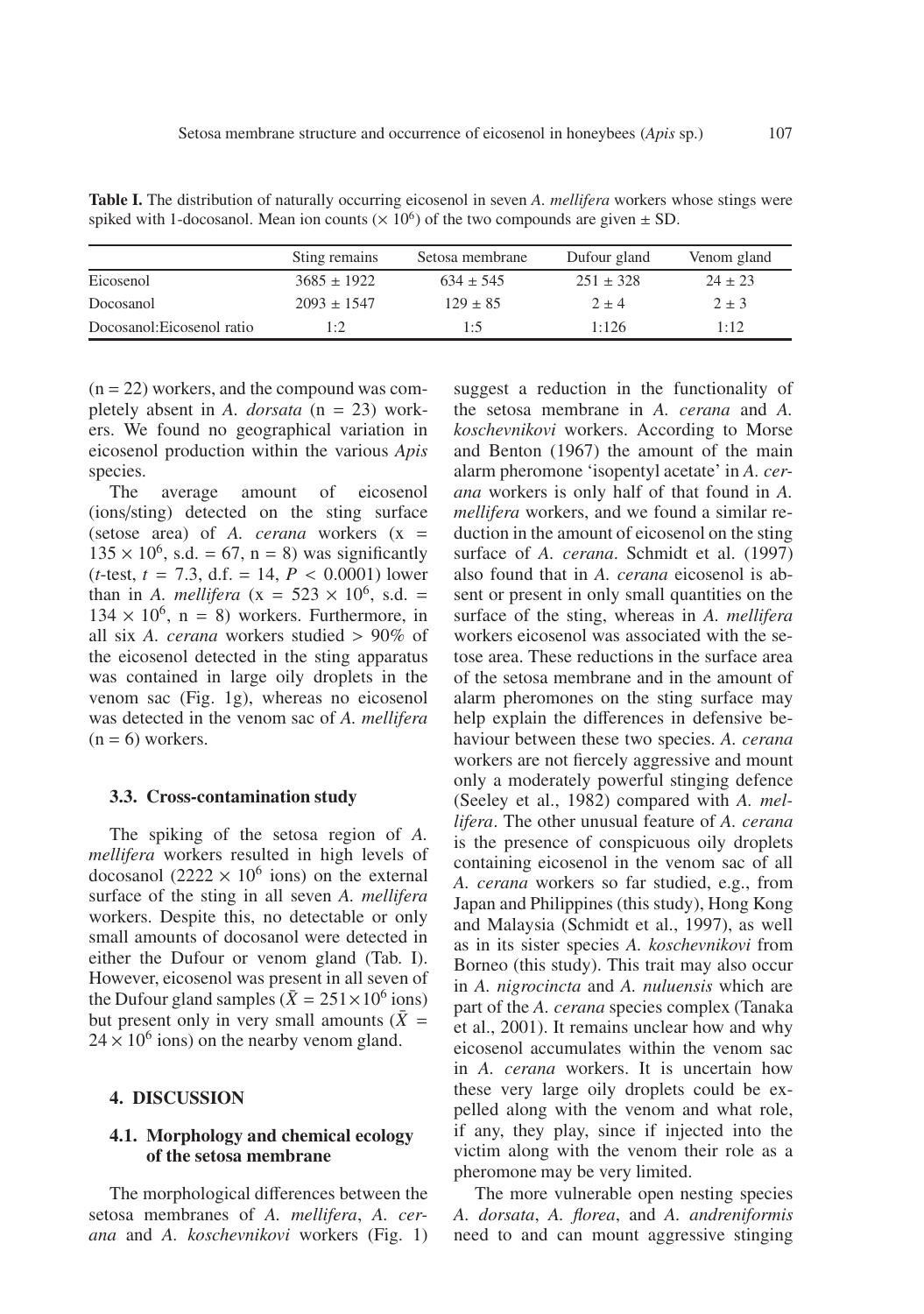attacks and all have a well developed setosa membrane. However, the production of eicosenol is vastly reduced (*A. florae* and *A. andreniformis*) or completely absent (*A. dorsata*) in these species. It appears that another compound decenyl-acetate has replaced the function of eicosenol in these species as it has been found in the stings of *A. dorsata* and *A. florae* (Veith et al., 1978). We did detect 2 decen-1-yl-acetate in the dried stings of *A. andreniformis*, *A. dorsata* and *A. florae* workers but not in *A. mellifera*, *A. cerana* or *A. koschevnikovi*. However, probably due to the collection method the amounts detected were very low and too inconsistent to be quantified. However, we would predict that 2-decen-1-ylacetate, like eicosenol will be secreted by the Dufour gland.

## **4.2. Cross-contamination**

The almost complete lack of docosanol in the Dufour and venom gland samples, despite the presence of large amounts on the sting surface, shows that the level of contamination of the internal glands during dissection was negligible. This confirms that the Dufour gland can be considered as being the source for eicosenol (Martin and Jones, 2004), a view that is further supported by the location of the gland's exit in relation to the setosa membrane (Martin et al., 2005).

# **ACKNOWLEDGEMENTS**

This study was funded by NERC (GR3/12816) and supported in part by the European Community's Improving Human Potential Programme under contract HPRN-CT99/00052, INSECTS. Thanks go to John Procter for assistance with the SEM images.

**Structure de la membrane sétacée qui entoure la gaine de l'aiguillon et présence d'eicosénol chez les abeilles du genre** *Apis***.**

*Apis* / **glande de Dufour** / **phéromone d'alarme** / **eicosénol** / **appareil venimeux** / **morphologie fonctionnelle** / **comportement de défense**

**Zusammenfassung** – **Struktur des Stachelrinnenpolsters und Vorkommen von Eicosenol bei Honigbienen (***Apis* **sp.).** Das Stachelrinnenpolster ist ein Haarfeld der Kutikula, das die verdickte Basis des Stachelschafts umgibt. Es wird angenommen, dass die Alarmpheromone von dieser Fläche abgegebenen werden. Bei *Apis mellifera* Arbeiterinnen ist die Oberfläche durch unzählige kleine Haare vergrößert, um die Freisetzung der 2 Hauptkomponenten des Alarmpheromons (Isopentylazetat und das weniger flüchtige Eicosenol) zu unterstützen. Um die Morphologie und Chemie des Stachelrinnenpolsters zu untersuchen, wurde der Stachelapparat bei Sammelbienen von 6 *Apis* Arten an verschiedenen Orten gesammelt; *A. mellifera* (England), *A. cerana* (Japan, Thailand), *A. koschevnikovi* (Sabah), *A. florea* (Philippinen, Indien, Myanmar, Malaysia, Thailand), *A. andreniformis* (Sabah, Malaysia), *A. dorsata* (Sabah, Philippinen). Die Stachel und ihre anhängenden Drüsen wurden an der Luft getrocknet, bevor sie nach England geschickt wurden. Die Struktur des Stachelrinnenpolsters wurde sowohl mit dem Rasterelektronenals auch mit dem Lichtmikroskop untersucht. Das Vorkommen bzw. Nicht-Vorkommen von Eicosenol wurde mit einem Gaschromatographen gekoppelt mit Massenspektrometrie bestimmt. Um sicher zu stellen, dass die inneren Stacheldrüsen bei der Präparation nicht mit Verbindungen der Außenfläche verunreinigt wurden, versahen wir das Haarpolster mit Docosanol, einem Stoff, der sonst nicht bei *Apis* Arbeiterinnen nachgewiesen wurden. Die REM Bilder zeigten, dass Stachelrinnenpolster der Arbeiterinnen von *A. mellifera* von allen Honigbienen am stärksten chitinisiert ist und die längsten Haaren (c. 120 µm) hat (Abb. 1a). Arbeiterinnen von *A. cerana* (Abb. 1b) und ihre Schwesterart *A. koschevnikovi* (Abb. 1d) haben die kürzesten Haare (c. 20−25 µm) und der Grad der Chitinisierung ist deutlich geringer. Das Stachelrinnenpolster der *A. dorsata*, *A. florae* and *A. andreniformis* Arbeiterinnen ist gut ausgebildet und mit 40−60 µm langen Haaren bedeckt. Große Mengen von Eicosenol (> 50 % von allen nicht polaren Substanzen) wurden im Stachelapprat bei allen *A. mellifera* (n = 29), *A. cerana* (n = 13) and *A. koschevnikovi* (n = 23) Arbeiterinnen nachgewiesen. Dagegen wurden nur geringe Mengen Eicosenol (< 1 %) bei allen *A. andreniformis* ( $n = 22$ ) und A *. florea* ( $n = 22$ ) Arbeiterinnen gefunden, bei *A. dorsata* (n = 23) Arbeiterinnen konnte nichts nachgewiesen werden. Die Menge an Eicosenol bei *A. cerana* Arbeiterinnen war signifikant (*t*-test, *P* < 0, 0001) niedriger als bei *A. mellifera* Arbeiterinnen. Außerdem befand sich das meiste Eicosenol der *A. cerana* Arbeiterinnen in großen öligen Tropfen in der Giftblase (Abb. 1g). Durch die experimentelle Verunreinigung des Stachelrinnenpolsters von *A. mellifera* Arbeiterinnen konnte gezeigt werden, dass die inneren Organe sauber präpariert wurden (Tab. I). Die morphologischen Unterschiede der Stachelrinnenpolster lässt